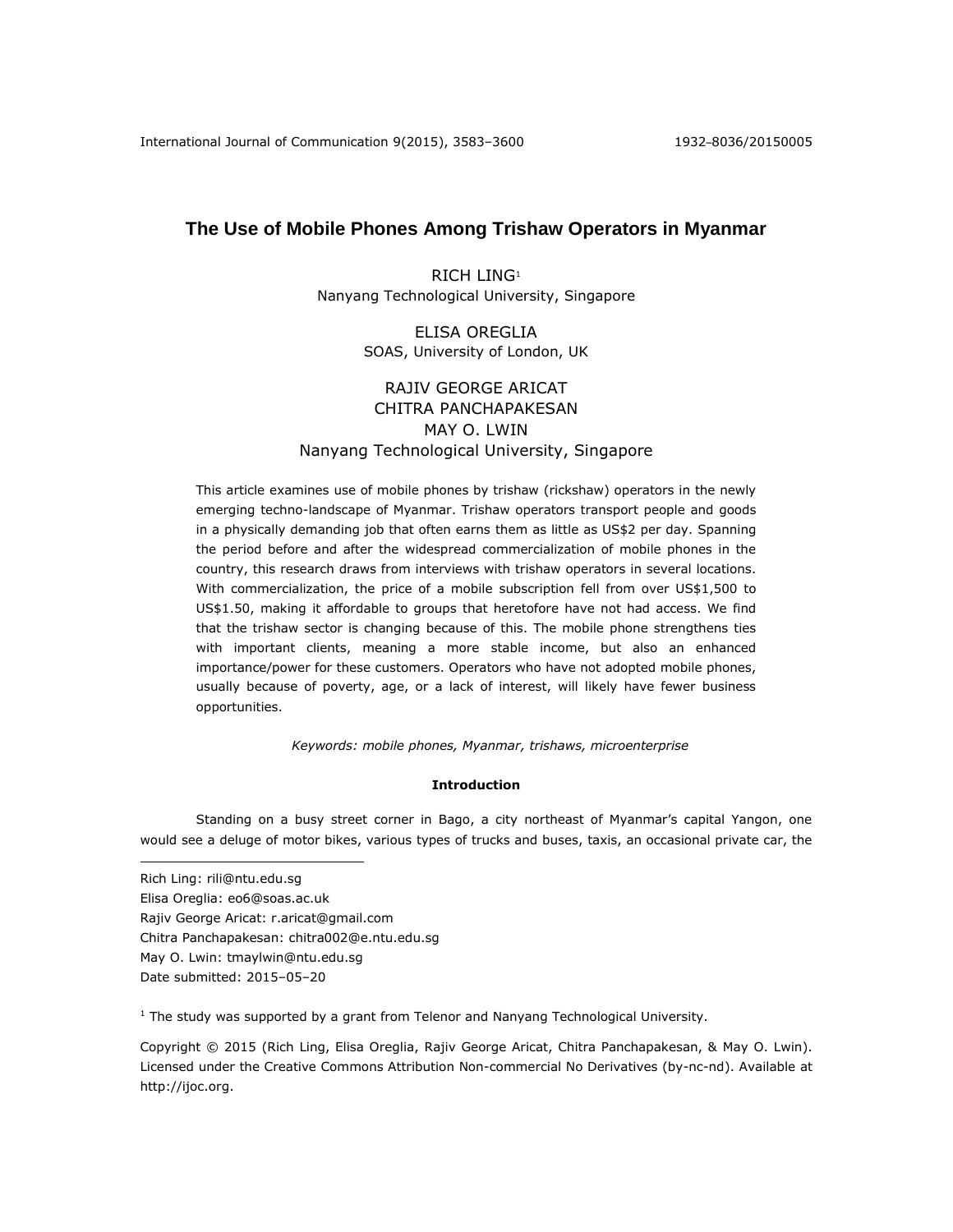odd ox cart, and some *sai kaa*<sup>2</sup> or trishaws, three-wheeled pedal bicycles used to transport people and goods. In other words, there is a bit of everything for transporting passengers and freight. Another thing an observer would see is a blanketing of every available space with advertisements for mobile phones and the mobile network operators, Telenor, Ooredoo, and MPT. This article examines how mobile telephony is changing the structure of trishaw driving in Myanmar, where mobile phones are just now becoming common. The accessibility and the ability to micro-coordinate through mobile phones is how trishaw operators get their fares and organize their work. Those who adopt mobile phones can become "digitally dependent" workers through the cultivation of regular customers. Conversely, those who do not have mobile phones run the risk of marginalization. Use of the mobile phone can make the individual individually addressable (Ling, 2008; Ling & Donner, 2009). This, in turn, facilitates microcoordination (Ling & Yttri, 2002) and thereby extends the potential for small-scale entrepreneurs in the Global South (Donner & Escobari, 2010; Jagun, Heeks, & Whalley, 2008).

The traffic situation of Bago would be familiar to a long-term observer in Myanmar, but the telephonic onslaught is quite new. Until 2013, mobile phone subscriptions were rare and expensive, but the situation has been changing rapidly in the past two years. Now, millions of people are buying, often for the first time, a mobile phone. They are making the transition from never having had phones at all to being the owners of new, Internet-enabled smartphones. We focus on why the men who operate trishaws adopt or reject the use of mobile communication, and on how it is changing their relations with clients.

#### *Myanmar and Mobile Telephony*

Myanmar (known as Burma until 1989) was a British colony until 1948, after which it gained independence as a democratic nation. Then, following a coup d'état in 1962, it was under a military dictatorship until 2011. In 2011, a new government instituted a series of economic and political changes. The country has a population of about 53 million. The estimated PPP GDP/capita<sup>3</sup> for 2014 is US\$4,800, ranking it at 170 (of 230) in the world. In 2014, the UN ranked Myanmar at number 150 (of 187) on the Human Development Index (UNDP, 2014). The mean year of schooling is only 3.5. In 2014, more than half of the population was multi-dimensionally impoverished, and 74% made less than US\$2 per day (ibid.).

Until 2011, there were fewer than two mobile phone subscriptions for every 100 persons (ITU, 2013). Under the monopoly of state-run Myanmar Post and Telecommunications (MPT), a mobile subscription , excluding the cost of the phone, could cost more than US\$3,000 (Petulla, 2015). They were accessible to the non-elites only after years of saving, or through lotteries that entitled the winners to an inexpensive subscription, which was then often sold on the black market. In 2013, as part of a broader reform and democratization process,<sup>4</sup> the government issued licenses to two network operators, Telenor

 $\overline{a}$ 

<sup>2</sup> *Sai kaa* is a variant of the English "side car" (Koh & Han, n.d.).

<sup>&</sup>lt;sup>3</sup> For a more complete discussion, see [https://www.cia.gov/library/publications/the-world](https://www.cia.gov/library/publications/the-world-factbook/rankorder/2004rank.html#bm)[factbook/rankorder/2004rank.html#bm](https://www.cia.gov/library/publications/the-world-factbook/rankorder/2004rank.html#bm)

<sup>4</sup> See, for example, <http://www.bbc.com/news/world-asia-pacific-15303968>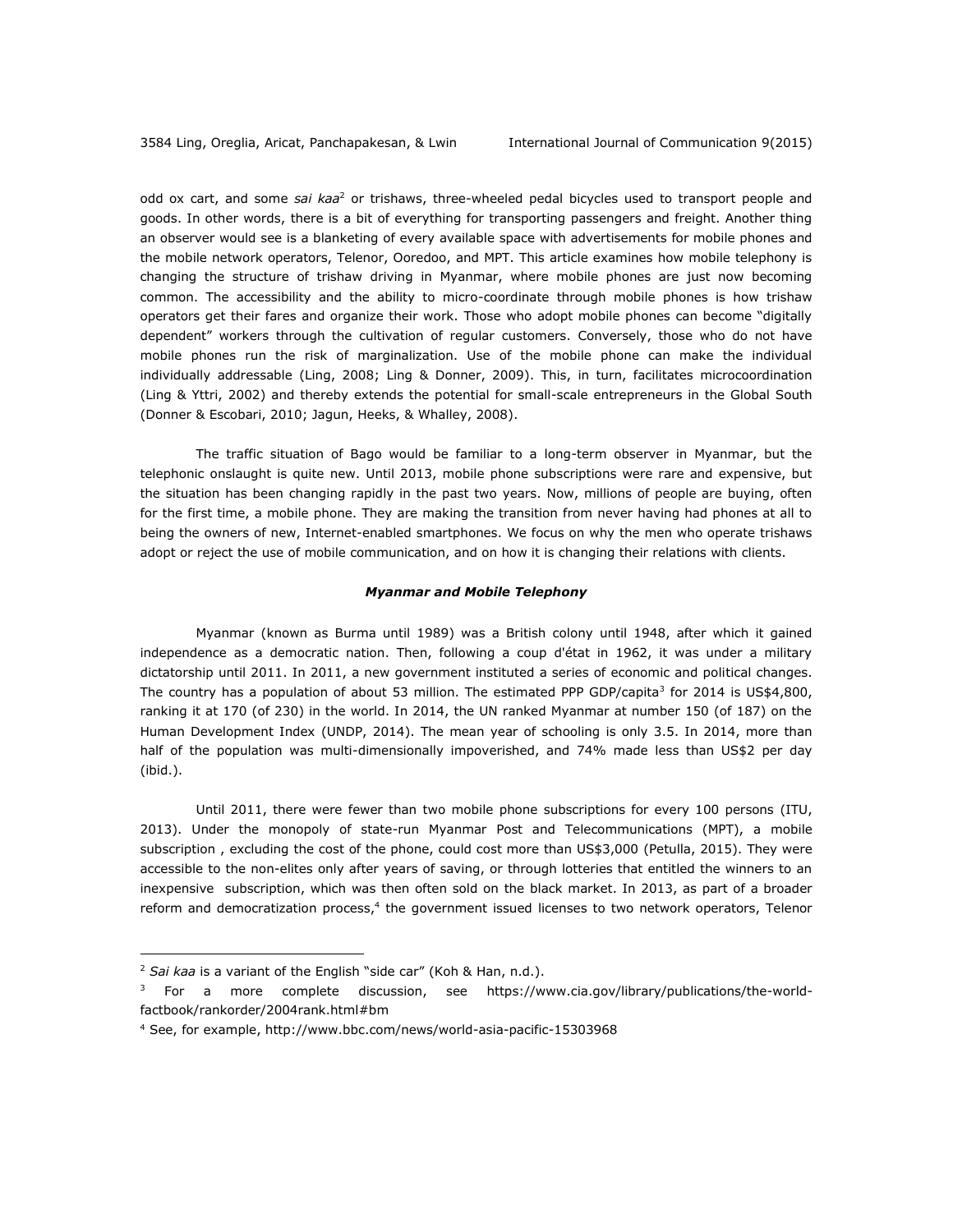and Ooredoo. The new infrastructure that is being built by these companies and a competitive market have reduced the price of a subscription to about US\$1.50.

This new low cost has fueled high demand for mobile phones, and the new network operators have quickly sold millions of subscriptions: Ooredoo sold 1 million subscriptions in Yangon during its first three weeks of operation, and half a million people subscribed to Telenor in one day (*Economist*, 2015). While mobile phones are increasingly common, the number of subscriptions overestimates the number of actual users (as in many countries in the Global South), since it is estimated that, in Myanmar, about 43% of all phones may house two or more SIM cards, that is two or more subscriptions (Open Signal, 2015).

#### **Trishaw Operators: Transportation, Communication, Micro-entrepreneurship**

This article examines mobile communication among trishaw operators in Myanmar. It joins other research on mobile phones among micro-enterprises, such as Jensen's work on fishermen in southern India (2007), or Jagun, Heeks, and Whalley's work on cloth producers in Nigeria (2008). The nexus of mobility and communication has been explored both in mature economies (Goggin, 2012; Ling, 2012; Ling & Yttri, 2002; Sheller & Urry, 2006), and in emerging ones, with work examining the use of mobile media to support various types of enterprises (Djane & Ling, 2015; Donner & Escobari, 2010; Horst & Miller, 2006; Jagun et al., 2008; Jensen, 2007; Tacchi, Watkins, & Keerthirathne, 2009).

Examining how mobile communication affects trishaw operators brings together elements of transportation, small scale-entrepreneurship, and microcoordination in a developmental context. Transportation of people and goods is complex when confronted with the challenges of rapid population growth, poverty, crowding, poorly designed and antiquated roads, and congested urban areas (Cervero, 2013). Many of these issues are not common in the automobile-based transportation systems of Europe and North America (Flink, 2001), where there are various social constellations, including the family, work, community, and leisure, that are all linked together by using the car (Sheller & Urry, 2006).

Bicycles remain an important form of non-motorized transportation in some European cities, such as Copenhagen (Gössling, 2013) and Amsterdam (Beck & Immers, 1994), and couriers play an important role in many Western cities (Fincham, 2007). That said, bicycle-based transport is not as central to these local economies as it is in the Global South. According to Cervero (2013), bicycles and rickshaw/trishaws offer an efficient, technically accessible, and inexpensive form of transportation in developing economies in Asia. For example, in Hanoi in 2001, there were 90 bicycles per 100 people, and a large portion of daily trips were made using the bicycle (Vasconcellos, 2001). According to Gallagher (1992), rickshaws contributed 11 million passenger miles per day in Dhaka in 1992, surpassing the passenger traffic transported by the London Underground. Inexpensive Chinese motor bikes, which include motorized bicycles, are encroaching into the bicycle-based transportation sector (Galucci & Scanlon, 2014). In Malaysia, there are as many as 23 motor bikes per 100 people (Haworth, 2012). In Laos, motor bikes make up almost 80% of the traffic (Cervero, 2013). In Yangon, cars dominate (indeed, overwhelm) the main arteries, and Mandalay, Myanmar's second-largest city, is sometimes called "Motorcycle City" because of the large number of motorbikes that circulate.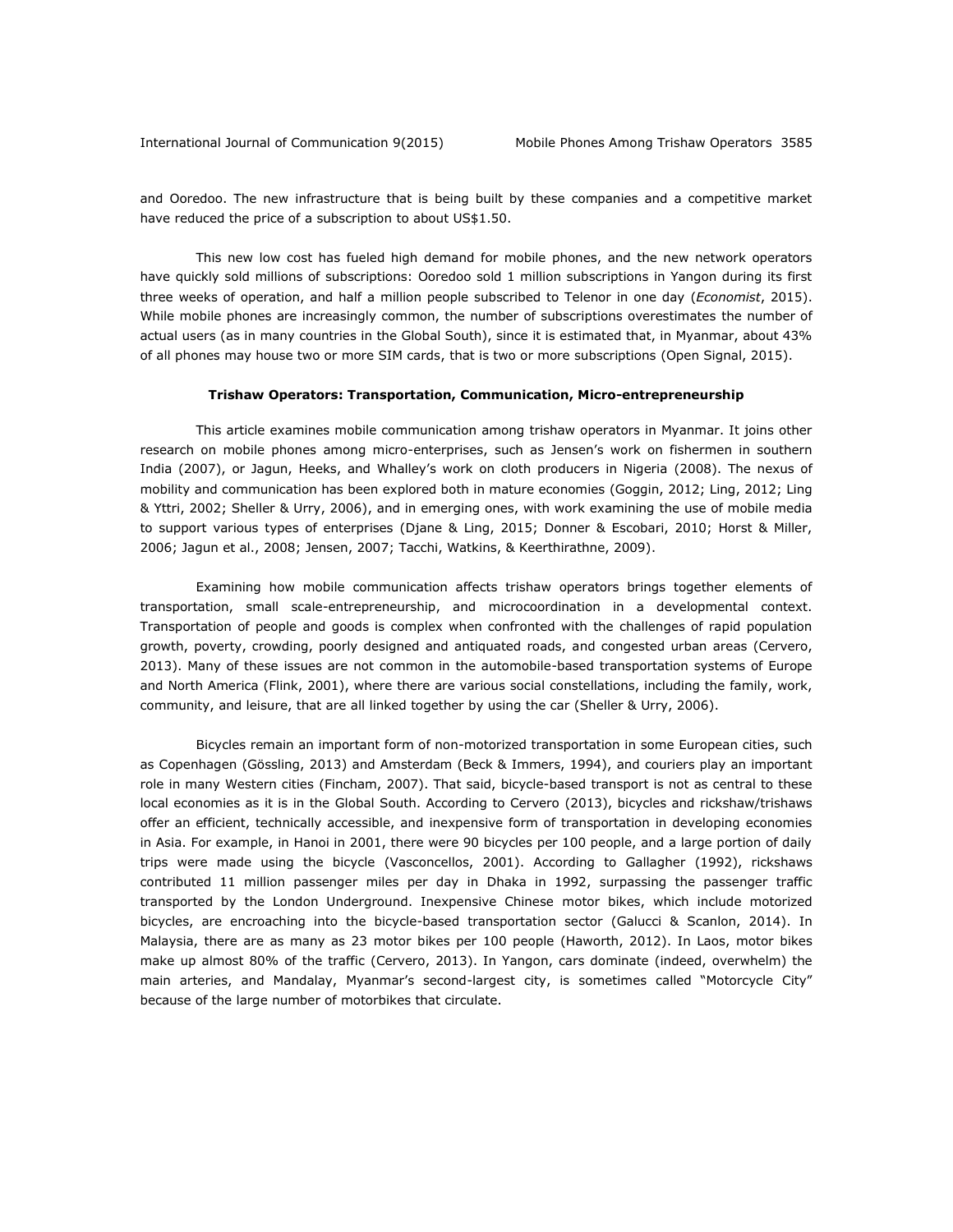Trishaws have their roots in the hand-drawn rickshaws that came to Asia at about the turn of the 20th century (Edgerton, 2008), followed by the cycle-based trishaws in the 1920s. The trishaw is an inexpensive and easily accessible first step into micro-entrepreneurship (Ellis, 1999), affording an economic foothold for people moving into cities from rural areas (Begum & Sen, 2005). As noted earlier, there are many diverse forms of transport in Myanmar, each having its own characteristics (range, speed, expense, comfort, load capacity, maneuverability) and thus serving different purposes. Trishaws are slower and have a more limited range than either motor bikes or taxis. However, they are inexpensive and highly maneuverable in the tight spaces of the streets and markets. The passenger seat, that is a type of sidecar, can be configured to take one, two, or (in some cases) three persons, or can be adjusted to carry goods. In sum, the trishaw occupies a niche in the transport landscape that is well suited to delivering passengers and goods over relatively short distances (for example, from a truck terminal to a store) in narrow, congested markets. In big cities, a neighborhood might have two or three trishaw stands where operators queue to ferry people and goods within the quarter or to nearby bus stops.

#### *Economic Position of the Trishaw Operators*

According to Cervero (2013), driving a trishaw is an entry-level job for uneducated men (no women operators were observed in this study). Forbes, who studied trishaw operators in Indonesia, characterizes this work as a marginal economic activity, and trishaw operators as having a tenuous economic and social position. Indeed, operators studied by Forbes (1981) sometimes did not even have a stable residence: some trishaw operators slept in their vehicles, ate from street-side food stalls, and washed in public drains. Only rarely were they in a position to purchase a trishaw. Most often, they rented one. As further evidence of their social and economic marginality, they were often the focus of police inspections that sometimes appeared to be harassment or a mechanism to extract payoffs.

In larger cities, trishaw operators need a license to operate, the cost of which is well beyond their means. People with capital (and/or fortunate connections) buy the licenses, and then rent out the trishaws to the drivers, who pay a daily rental fee. Alongside licensed trishaws, there are large numbers of unlicensed ones, whose operators constantly risk confiscation of the vehicle and fines (Shin, 2013). In smaller places, there is less traffic, and licenses are either cheaper or nonexistent. Trishaw driving is a year-round business, since trishaws are essential for goods and personal transport throughout the year. Even during the monsoon season, there remains a need for this service, when passengers carry an umbrella and trishaw operators simply get wet. The work can be dangerous, and health problems, particularly respiratory problems, are common (Avogbe et al., 2011), as are accidents (Jaiswal, Nigam, Jain, Kapoor, & Dhaon, 2006; Mohan, 2002; Mohan, Kajzer, Bawa-Bhalla, & Chawla, 1997).

Trishaw driving is a low-paying job. Some of the people interviewed in this study took home as little as US\$2 per day, placing them into the lowest echelon of the economic pyramid (Collins, Morduch, Rutherford, & Ruthven, 2009; Ravallion, Chen, & Sangraula, 2009). According to our informants, in the rainy season, a good trishaw operator in Bago and Kyaikto could average 5,000–7,000 Kyats (US\$5–7)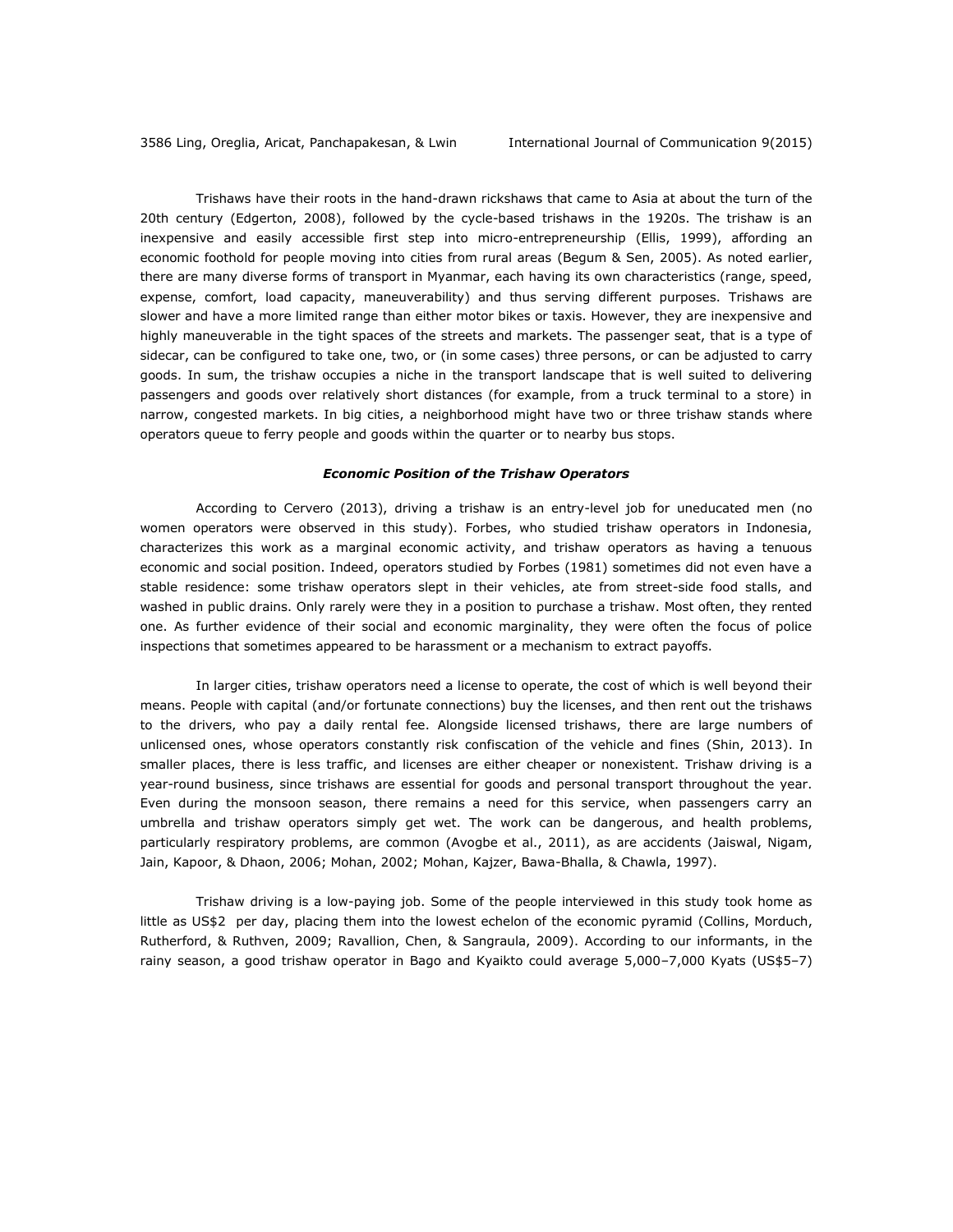$\overline{a}$ 

per day after expenses, but it could be as little as 2,000 Kyats (US\$2).<sup>5</sup> Elderly trishaw operators (often in their 50s and 60s) and those who had health problems made less. In smaller towns and villages, trishaw operators were locals, but in Yangon, younger drivers were often from the countryside, looking for a way to make a living in the city. Trishaw operators with heavy family obligations were not as able to save money (for example, to buy phones<sup>6</sup>) since there were more immediate needs. By contrast, younger unmarried trishaw operators could live at home and thus were subsidized by their parents. They were in a better position to save money for a phone and perhaps a motor bike. This family-based safety net seemed less common in the bigger cities.

#### *Bicycle Transport as a Micro Enterprise*

As noted, trishaw driving is a small-scale enterprise. As such, this analysis follows the work done by Donner and Escobari (2010). They reviewed 14 papers that examined the interaction between mobile telephony and small-scale entrepreneurs in the Global South, and found that mobile phones have reduced the costs, risk, and uncertainty for micro-entrepreneurs, while extending both social and business networks. Donner and Escobari found that mobile phones support productivity among microentrepreneurs, but benefits are not uniform: "The benefits of mobile use accrue mostly (but not exclusively) to existing enterprises, in ways that amplify and accelerate material and informational flows, rather than fundamentally transforming them" (ibid., p. 654). Echoing these findings, the mobile phone is changing the situation of trishaw drivers in Myanmar, and as suggested, the benefits reaped are not uniform. The mobile phone allows the individual driver to be individually addressable (Ling, 2008). This facilitates microcoordination (Ling & Yttri, 2002), which is particularly important in the transportation sector. According to Jagun, Heeks, and Whalley, the mobile phone also extends the reach of these and other small entrepreneurs (2008). The data analysis of this paper is framed around these theoretical dimensions.

#### **Method**

The material for this paper comes from interviews and observations of trishaw operators in Bago, Kyaikto, and Yangon in southern Myanmar, and in villages around Thandwe, on the coast of Myanmar. We were able to examine Bago, Kyaikto, and Thandwe before Telenor and Ooredoo started to operate, and thus situate our data collection at a time when the MPT monopoly made subscriptions too expensive for many people.

Yangon is the commercial hub of Myanmar, with a population of 5.2 million in 2014. Bago is a city of about 489,000 people, located approximately 80 km northeast of Yangon. At the time of our

 $5$  The exchange rate noted is that which operated on the street at the time of the interviews in the fall of 2014. The official exchange rate varies from this. In 2013, it was as low as 950 Kyat per U.S. dollar, and as of late 2015, it has approached 1,300 Kyat per U.S. dollar.

 $6$  The least expensive feature phone costs approximately 20,000 Kyats (US\$20), while the least expensive smartphone costs around 43,000 Kyats (US\$43). More expensive handsets could cost upwards of 100,000 Kyats (US\$100).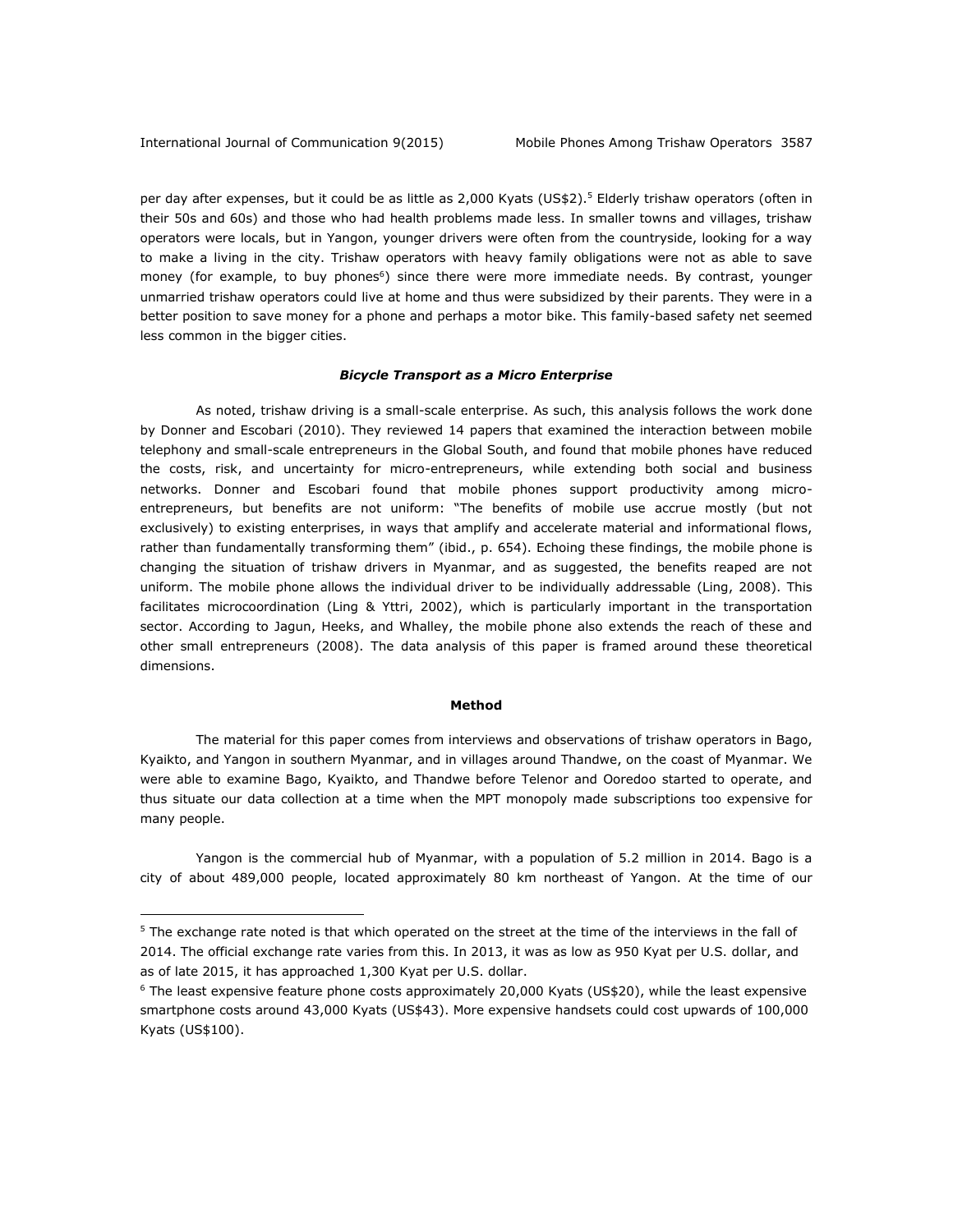$\overline{a}$ 

research, MPT, Telenor, and Ooredoo were available in both Yangon and Bago, though with patchy coverage. Kyaikto is a smaller town of about 30,000 people, located about 170 km northeast of Yangon, which at the time was covered only by MPT and Ooredoo. In the villages around Thwande, only MPT operated, as they were not part of the priority areas for the two companies or the Burmese regulatory authorities.

This paper is part of a larger project that tracks changes in Myanmar as mobile telephony becomes accessible to larger segments of the population. Four researchers have done fieldwork in different areas of the country.<sup>7</sup> These interviews were informed by a period of broader field observations conducted in August 2014, which provided depth and background information. The focus in this part of the project was on the role of mobile communication in various aspects of entrepreneurship: on fishing, on rubber farmers, on rice farmers and tea growers, on technical workers, etc. Approximately 90 individuals from a variety of backgrounds were interviewed, using open-ended questions that became gradually semistructured. In this phase, given the breadth of the fieldwork and the need to compare findings and observations of the different researchers, we coded both interviews and field diaries using an online software package for qualitative analysis, Dedoose. This allowed the sharing and cross-coding of the material and the identification of emergent themes. The role of trishaw operators was noted as one of the themes.

In January and February of 2015, there was an intense study of trishaw operators, with approximately 25 interviews in Bago, Kyaikto, Yangon, and near Thandwe. Informants were recruited by going to the points where trishaw operators congregated. In the larger towns, this was often at the trishaw stations. In other cases, it was by approaching them on the street corners when they were between jobs. An interpreter helped carry out the interviews. A drawback of this opportunistic approach is that it does not allow generalization, and it is possible that the sampling only captured some dimensions of what is certainly a complex social situation.

The semi-structured interviews were all with Burmese-speaking respondents, assisted by Englishspeaking Burmese translators. In some cases, the interviews were recorded, but in most cases, the use of recording equipment would have stifled the interaction. The contents of each interview were noted on paper as the interview took place. This was expanded into more fully developed field notes immediately after the interview, while the impressions were fresh. As is often the case, development of the field notes gave rise to other questions. These questions sought more depth regarding certain issues (e.g., the flow of cash for the trishaw operators). In some cases, they provided critical checks on other information that had been gathered earlier (e.g., the role of licensing). The interviews continued until we had reached saturation, (i.e., there were only repetitive responses to the questions; see Bowen, 2008). As the interviews took place and during the development of the field notes, we noted themes that emerged from the data (Spradley, 1979). These emergent themes were tested with critical questions in later interviews, and then formed into the findings described in the next section. In most cases, the interviews were oneon-one, but in other cases, they informally included up to a dozen others who were nearby and

 $<sup>7</sup>$  The field workers are two Indian PhD students, a post-doctoral researcher from Italy, and a professor</sup> from the United States, all supported by a Burmese professor.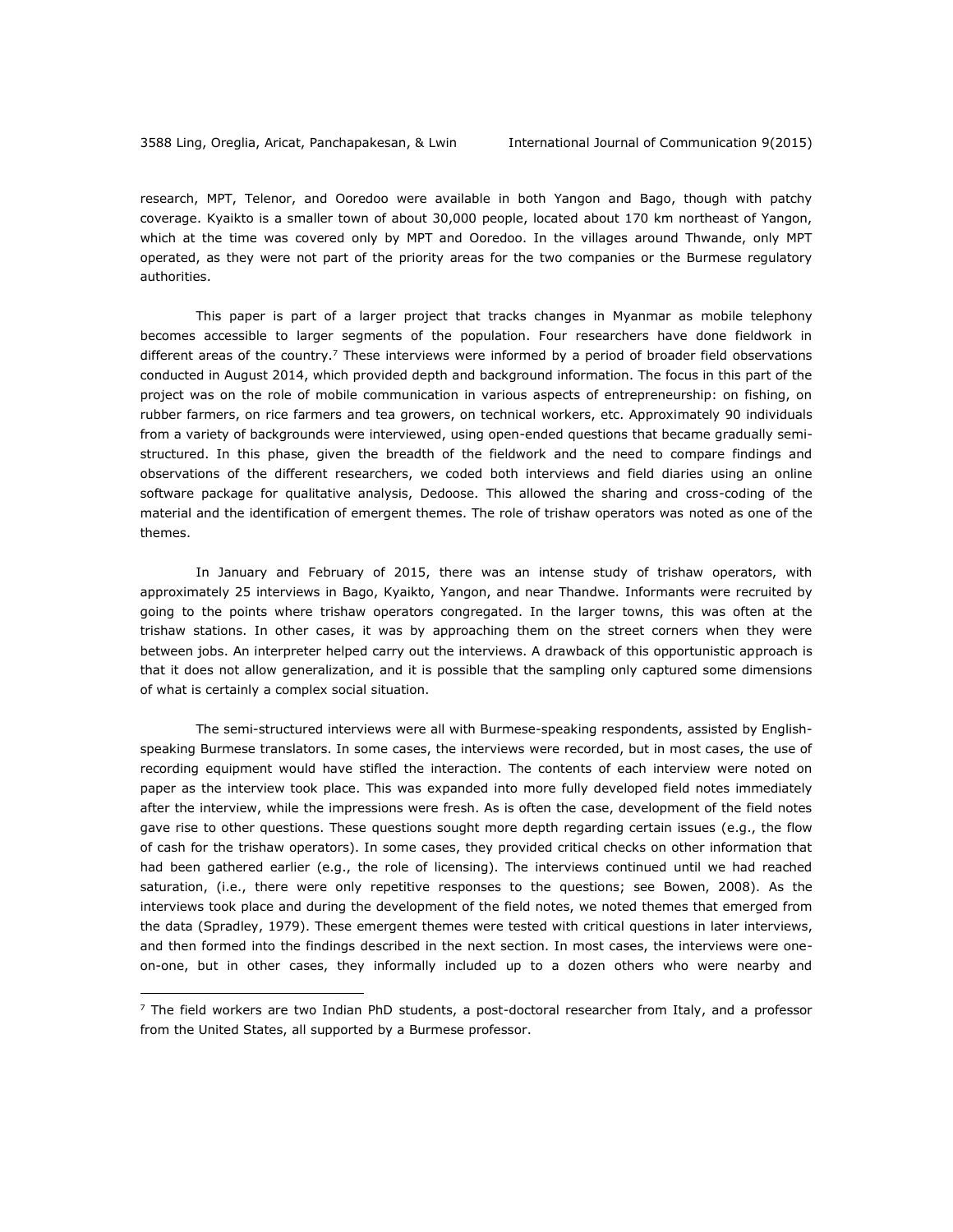contributed to the flow of dialogue with comments and embellishments. For example, when a trishaw operator said he used his phone for business purposes, another operator might also remind the interviewee of the social and entertainment uses of the device. These elements were accordingly entered into the field notes. All the interviewee names have been changed to protect the privacy of our informants.

## **Findings**

#### *Buying a Mobile Phone*

At the time of the interviews, many, but not all, of the trishaw operators had a mobile phone. Those who did have a phone often had more than one SIM card. Typically, their first subscription was with MPT, which provided the broadest coverage. In the locations where Telenor or Ooredoo were operational, many also had a subscription with one or both. Many of the trishaw operators showed personal discipline and/or played on the largesse of their parents when saving for a phone. An example is Maung Tin Aung, a 25-year-old operator in Kyaikto. He was unmarried and living with his parents. This meant that he could save more than if he had been supporting a wife and children. At the time of the interview, he had had his phone for only four days. He had saved for almost two months, putting away about 1,000 Kyats (US\$1) a day (about a third of his total earnings) for a 40,000-Kyat (US\$40) Chinese "Coolpad" smartphone. He anticipated that having a phone would mean an increase in income. Maung Sein, a trishaw operator in Yangon who also lived with his parents, said that he had had a mobile phone for more than two years, and that he had recently bought another. His first mobile phone with MPT had cost 120,000 Kyats (US\$120) for both the phone and the subscription. It took him 4 months to save the money at a little more than a dollar a day, which was about a tenth of his income. Maung Sein's new phone, which was a smartphone, had cost only 40,000 Kyats (US\$40). Another Yangon trishaw operator, U Nyein, had had a more difficult time saving up. He had saved for three months to obtain the 65,000 Kyats (US\$65) to buy the phone, saving approximately 725 Kyats (US\$0.72) per day. There was a common, if not well-defined, sense among these operators that the phone was a useful tool for their work.

In Kyaikto, U Aye Thein, who was in his mid-30s, had bought a new Huawei smart phone only two weeks before the interview. This had cost him 45,000 Kyats (US\$45) for the phone and the subscription. Previously, he had had a feature phone for four years. U Aye Thein had bought the first phone as part of a "savings group" with 10 other trishaw operators. Each day, the 10 operators pooled 1,000 Kyats apiece. Every fourth or fifth day, when there was enough money in the pool to buy a phone, the drivers would have a small lottery to see who would win. Over the month-and-a-half of this process, he said that it was fun and it engendered a good group feeling. It also functioned as a type of "forced" savings for this work group. Rather than making an individual decision to buy his phone, it had been a group activity.

In geographically and socially more compact places like the fishing villages around Thandwe, few trishaw operators had mobile phones. Neither Telenor nor Ooredoo covered this location at the time of the interviews, and the only existing coverage came from MPT, whose subscription cost around 4,500 Kyats (US\$4.5). However, not many of the operators or their clients felt the need to have a phone. The smaller scale of the area meant that traditional routines of finding fares sufficed. Indeed, the few trishaw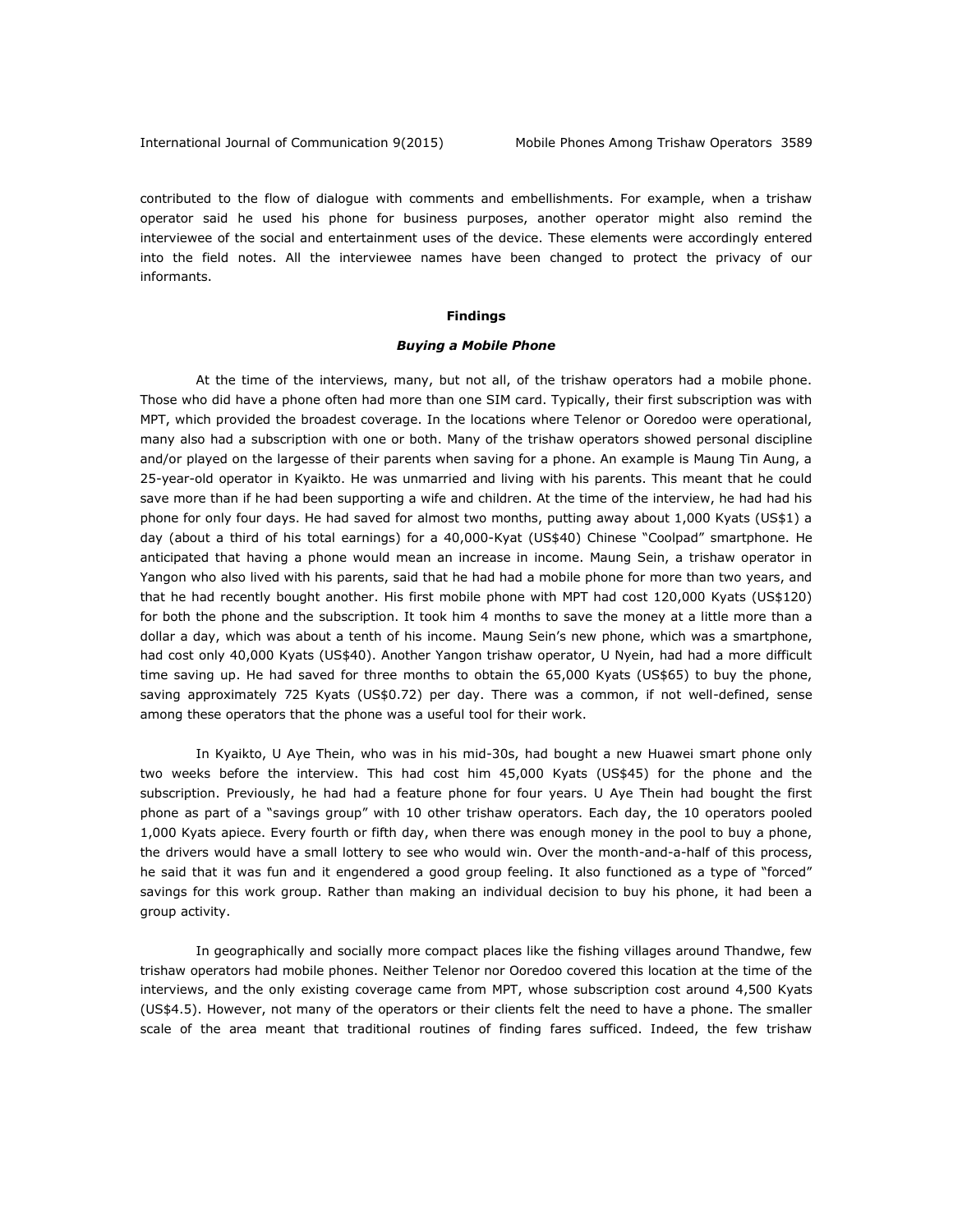operators who had a phone did not think it generated enough business to justify the purchase. U Kyaw Win had bought a feature phone in 2014 for 30,000 kyats (US\$30), since he thought a smartphone was too difficult to use. He had hoped the phone could help him increase his business, but this had not yet materialized. Things might change as mobiles become more common, and as Telenor and Ooredoo move into the market.

In all the sites, there were also trishaw operators who did not own a mobile phone. These were, more often than not, elderly operators. When asked why they did not have a phone, they often said that it was too difficult to learn, or that the expense was a barrier. This was the case with the 63-year-old operator U Khaing, in Bago. On a normal day, he made US\$2–3. When asked why he did not have a phone, he said that he was too poor, and that all his wages went to support his family. In other cases, the physical condition of the trishaw operator meant that it was difficult to save. At a station in Yangon, all of the operators owned a phone. When asked who had been the last person to get a phone, they said that one colleague had bought his phone only a month earlier. They said that he had had difficulties saving because of poor health and the need to support his family.

Looking across all the locations (Thandwe aside), the younger (usually in their 20s) and the higher-earning trishaw operators had mobile phones. The more marginal operators lagged behind. This echoes the findings of Jensen's study of fishermen in India, where the larger, better-off boats were the first to buy phones (Jensen, 2007).

#### *Using a Mobile Phone*

The mobile phone had two main areas of utilization in business, namely facilitating contact with customers (getting fares and cultivating important customers) and, to a lesser degree, facilitating "back office" logistics (e.g., forming temporary, informal syndicates). In addition, many of the trishaw operators, particularly the younger operators in Yangon, said that access to their social ties (family, friends, and eventually girlfriends) and to entertainment (following football stars, watching movies, listening to music) were important aspects of having a phone.

#### *Getting Fares: Prowling and Trishaw Stations*

Trishaw operators have several ways of getting business. They might prowl the streets, sometimes using the bell mounted on their handlebars to tout their availability, or they might wait near the markets for fares. There are also trishaw stations where the operators congregate and locals know that they can find a ride. At the stations, a quasi-formal queuing system among the operators is organized into a series of "ups," that is, customers take the trishaw operator who is first in the queue. The queue system distributes the fares to all the drivers on an equal basis. It also means that there is a cyclical guarantee of rides. As the number of phone-based orders increases, however, the viability of the queuing system is affected. Operators with phones can wait in the queue so long as they do not have a job. However, because of their individual availability, one of their regular customers can call them out of the queue. This shortens the queue for the operators behind them, but it also means that the pool of possible fares is smaller.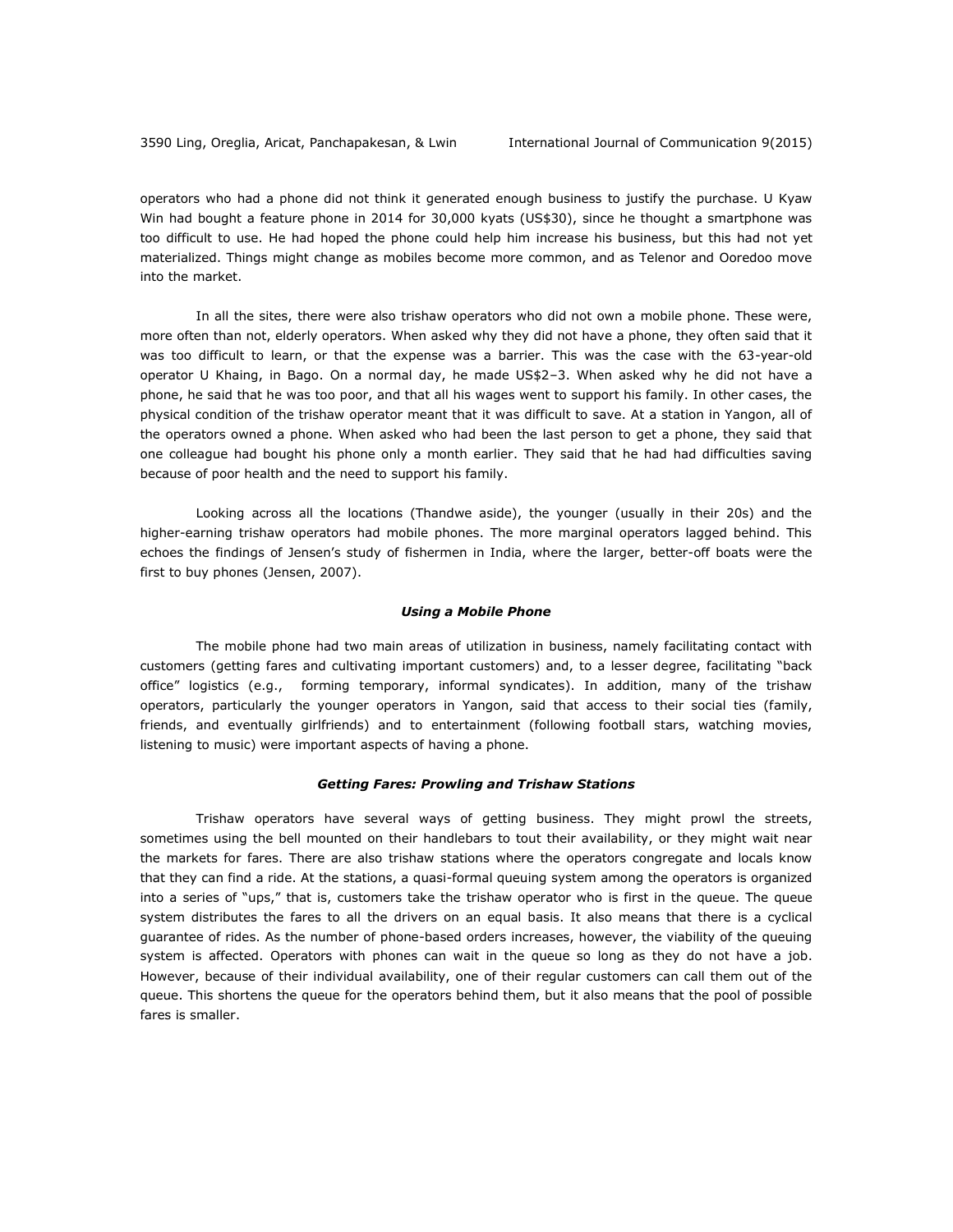## *Regular Customers: Becoming a Digitally Dependent Worker*

Perhaps the most important source of income for many of the trishaw operators is regular customers. It is here that we see the operation of microcoordination and thus the most significant effect of mobile telephony for trishaw operators. Before adopting mobile phones in the larger towns and cities, it was more difficult to develop these "on call" connections. Rather, the operators needed to have an agreed-upon time and place for regular customers. It was impossible to adjust the appointment or cancel it should something arise. Access to the mobile phone and its ability to facilitate coordination has altered the workings of this system, since the trishaw operator does not need to physically check in.

Regular customers are an important part of the trishaw operators' income. The trishaw operators we interviewed often had three to five important clients. These clients were frequently shopkeepers who needed the trishaw operators to retrieve or deliver goods from local transportation hubs where supply trucks would deliver them. In some cases, a single client might need several deliveries during the day. The mobile phone facilitated this type of work. U Aye Kyaw in Kyaikto had had a relatively permanent connection with a local shopkeeper over the last two years. Indeed, that shopkeeper was his only important client and the only one who had his mobile number. The shopkeeper paid him about 4,000 Kyats (US\$4) per day for three or four deliveries. In addition, he made about 3,000 Kyats (US\$3) per day with other types of pick-up work. Thus, that single client represented the single largest part of his income.

While providing steadier income, the system of important clients also makes the trishaw operators particularly accountable to these people. The operators must be responsive to the needs of the phone-enabled regular customers and work to gain/maintain their trust, an important dimension of microentrepreneurship in developing countries (Molony, 2008; Overå, 2006). If a shop owner is not able to reach his preferred operator, he may go to any other operator on his list. This means that the operators are, to some degree, on tenterhooks vis-à-vis their important customers. The situation of U Aye Kyaw illuminates this. When asked what he would do if his phone was ruined or broken, he said that he would quickly buy a cheap feature phone just so that his main client would be able to reach him.

Wallis (2013) discusses a similar situation among rural-to-urban migrant women in China employed in the service sector. The phone is one of their most cherished possessions. However, it is also a type of leash. It makes the women accountable to their employers in a way that was not previously possible. The same can be said of the trishaw operators. They are, in a sense, more tied to their regular customers. Unlike the Chinese women studied by Wallis, the operators do not have any formal contractual relationship with the customers. If they displease the client by, for example, being unable to respond to a call, many others are willing to fill in.

### *The New Geographies of Mobile Telephony*

U Aye Kyaw had also discovered that there were areas in Kyaikto that were poorly covered by the phone company's towers. In practical terms, this meant that he could not be in those locations in parts of the day, because he might miss an important call from his client. While the phone has streamlined operator-client connection, it has also tethered the trishaw operator to the important client in a new way.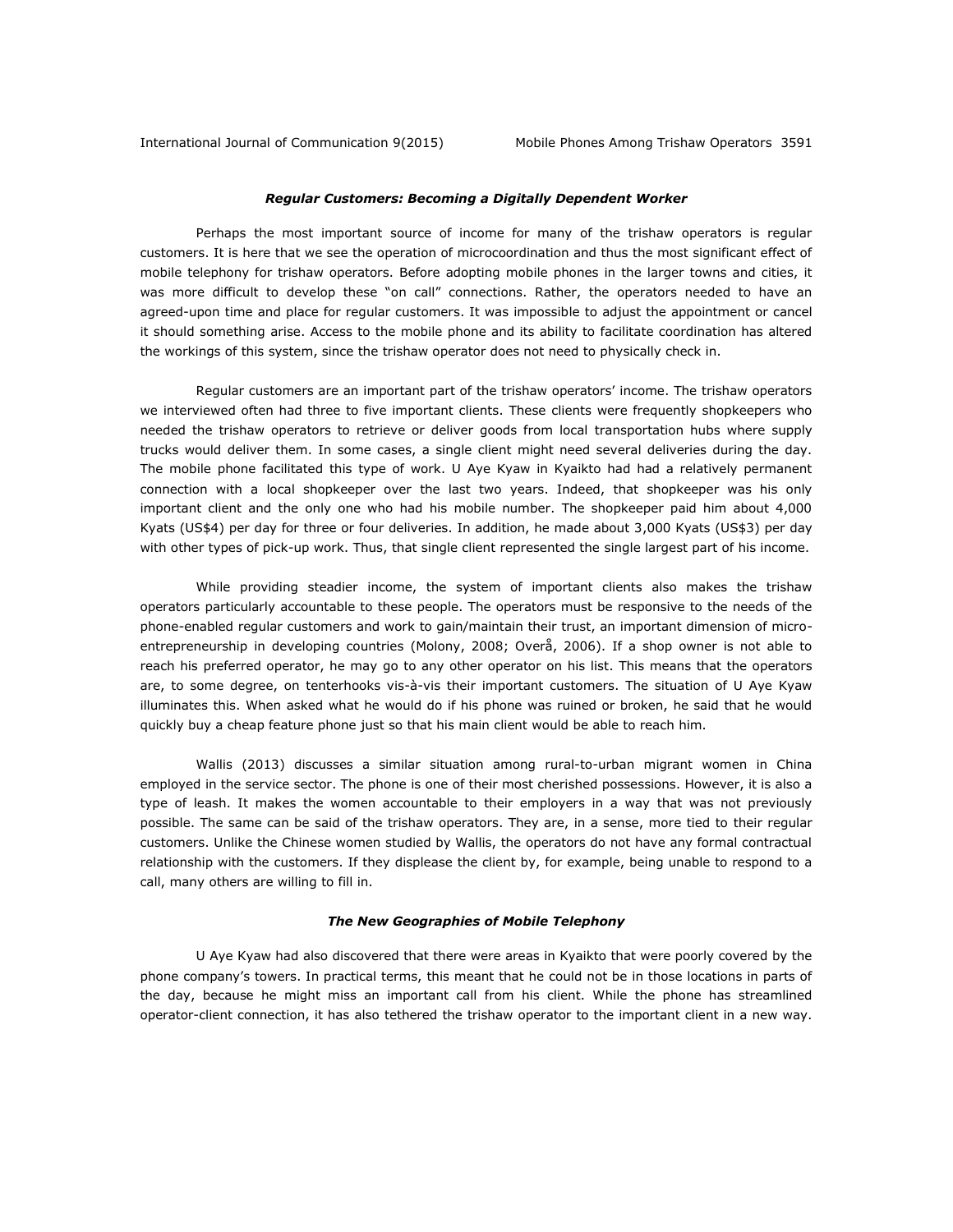This echoes the "accountabilities of presence" described by Troshynski, Lee, and Dourish (2008). They studied paroled sex offenders who were not allowed near schools, swimming pools, and other areas where children spent time. The offenders were required to wear a GPS tracker that would map their movements and thus made them accountable to parole authorities. It also made them newly aware of where these forbidden areas were located. In other words, they were mapping a technologically based layer of open and closed areas onto their daily movements. Clearly, the motivation for accountability of U Aye Kyaw is different from that of the parolees studied by Troshynski, Lee, and Dourish. Still, elements of the same accountability and power gradients are seen in a heretofore-unknown geographical layer. U Aye Kyaw had a newly realized need to be within the footprint of the mobile signal, and thus available to his important client. His concern for violating the trust that the client had placed in him was the disciplining factor.

According to Overå (2006; see also Molony, 2008), telephonic availability can be parlayed into trust between trading partners. To be sure, the trishaw operators such as U Aye Kyaw noted that being available to important clients was an important reason to have a mobile phone. One can ask, however, if this was only the development of trust: Was it trust with a tincture of power; or was it perhaps even the opposite? There are elements of both trust and power in the interaction between trishaw operators and regular clients, with the operators in the more vulnerable position. Indeed, the trishaw operators were "on call" for the shopkeepers and needed to remain within their telephonic reach.

The phone may mean that the trishaw operators have fewer, but perhaps more reliable clients. There is likely a practical upper limit to the number of important clients that one trishaw operator can have. Donner and Escobari (2010) suggest that the mobile phone can, in some cases, expand the size of micro-entrepreneurs' markets. In the case of trishaw drivers, the mobile phone makes them more responsive, and perhaps more vulnerable, to their special clients. They may have more stable income from these clients. However, there are limits on the number of important clients that they might have. A simple analysis of probabilities points to this. If, for example an operator can manage 10 trips in a particular time-period and has five important clients who are all equally likely to call, there is about an 8% chance that any two will call at the same time. Moreover, the work of a trishaw operator is peak oriented. There is, for example, an acute need for operators when a supply truck comes. If the operator has five important clients and can only manage two trips during the critical period, there is a high chance of a double booking, and thus of frustrating his important clients. This suggests that there is an optimal, and rather small, number of such clients that a trishaw operator can have.

In sum, the individual addressability (Ling, 2008; Ling & Donner, 2009) afforded by owning a mobile phone seems to have regularized contact between a trishaw operator and his important clients, resulting in a reliable flow of income for the operator. The interviews show that the trishaw operators need to be more responsive to these few sources in order to retain them as customers. Another consequence of this type of patronage between the shopkeepers and operators is that it may exclude the operators who are more marginal and those who do not have a mobile phone, in a business that is already characterized by uncertainty and fewer opportunities for improving one's economic situation. Thus, while the mobile phone is allowing for the development of special operator-customer relationships, it has also brought with it several issues that complicate this type of patronage. Moreover, as a mobile phone becomes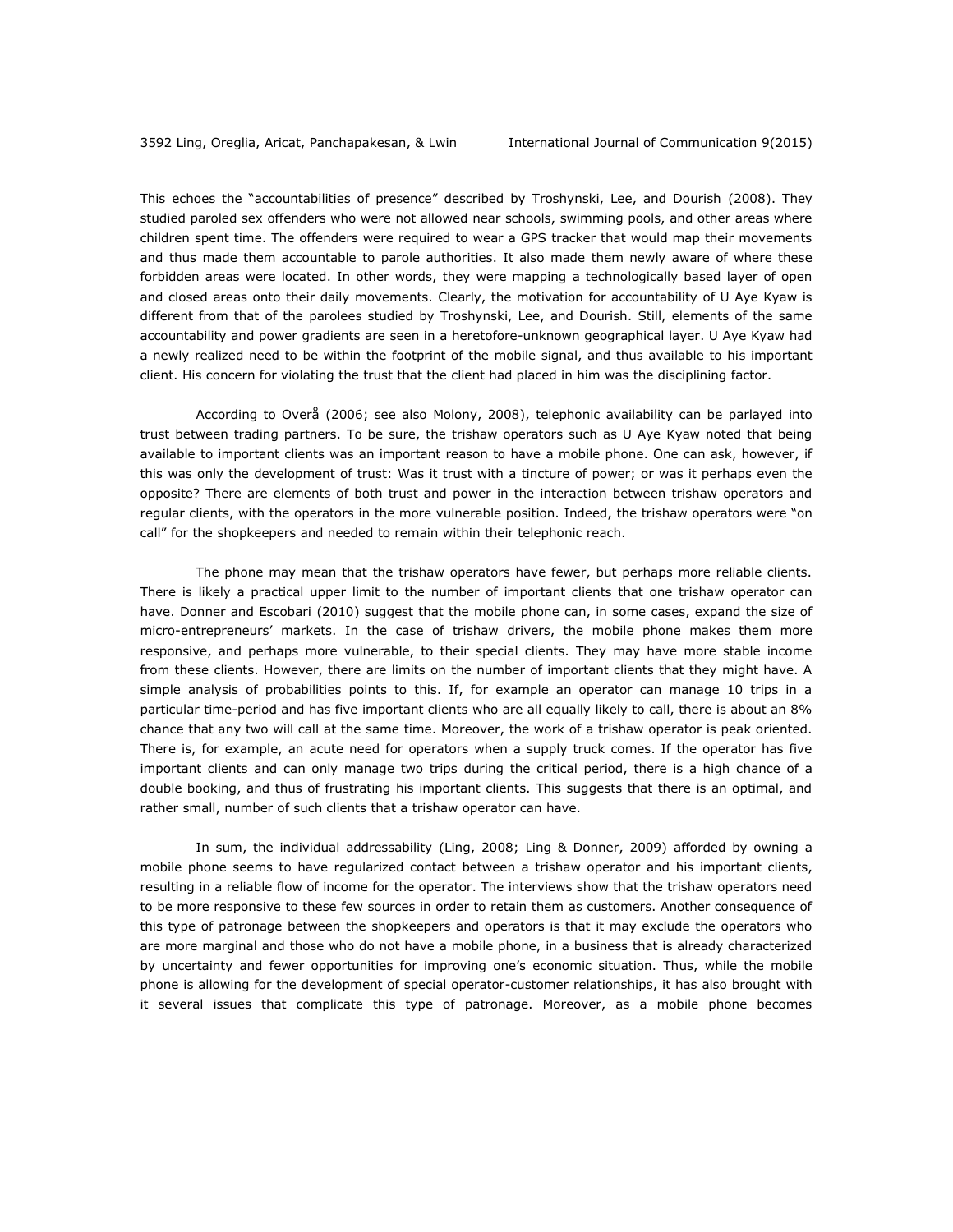increasingly necessary to keep and find customers, it can exacerbate the marginalization of older and impoverished poorer drivers.

#### *The Telephonic Identity*

The arrival of the mobile phone also means that the trishaw operators need to establish what might be termed as telephonic identity by distributing their telephone numbers to eventual clients. Interviews and observation show, however, that the trishaw drivers limited this circle to established contacts. A common way to distribute contact information is to use a business card. This approach was not, however, standard practice among the trishaw drivers. Some taxi drivers and trishaw operators of small taxi fleets, particularly those catering to business travelers, had printed business cards with phone numbers. These people hand out not just a single card, but rather three or four, in effect deputizing the recipient to market their services.

However, none of the trishaw operators in this study had cards. In some cases, they could not even recall their own number. U Kyaw Win, for example, had his number written out on a piece of paper taped to a piece of cardboard, which he kept in his satchel. Further, the trishaw operators rarely had pen and paper with which to write the number down for potential clients. Their important clients had their phone numbers. When asked for a business card, trishaw operators might use a piece of scrap paper that was at hand and write it out. Perhaps because of a lack of need, or perhaps because of the cost, they had not taken the extra step of printing business cards. Thus, their phone numbers existed in a somewhat limited oral/digital sphere. The phone number was communicated to important clients and then coded into the phone's memory register (or on strips of paper, sometimes taped to their handset, for those who did not know how to add contacts to their phone) for their small number of important ties. This situation illuminates the nascent nature of their telephonic identity.

#### *Potential "Back Office" Uses: Syndicates and Central Dispatching*

In addition to operators using their phones to interact directly with customers, several other uses appeared in an embryonic form. These included using the phone to organize mobile-phone based syndicates (or temporary informal groupings) of trishaw operators, and some forms of central dispatching. Neither of these was well developed.

The trishaw operators see themselves as independent micro-entrepreneurs. However, in some cases, they said that the phone was used to organize temporary informal syndicates to deal with a sudden influx of business. Other researchers have reported a similar phenomenon. Townsend, for example, describes the use of mobile-based syndicate techniques among taxi drivers in Boston. He reports that taxi drivers, when confronted with an acute need for extra cabs (e.g., a theater letting out), used mobile phones to call other drivers they knew rather than calling the central dispatcher. The mobile phone allowed them to subvert the existing dispatch system and to alert "friends and relatives that drive taxis" of the opportunity (Townsend, 2000, p. 96). That is, individual addressability and microcoordination enabled by the mobile phone allow for direct organization of temporary syndicates without the need to go through a central dispatch.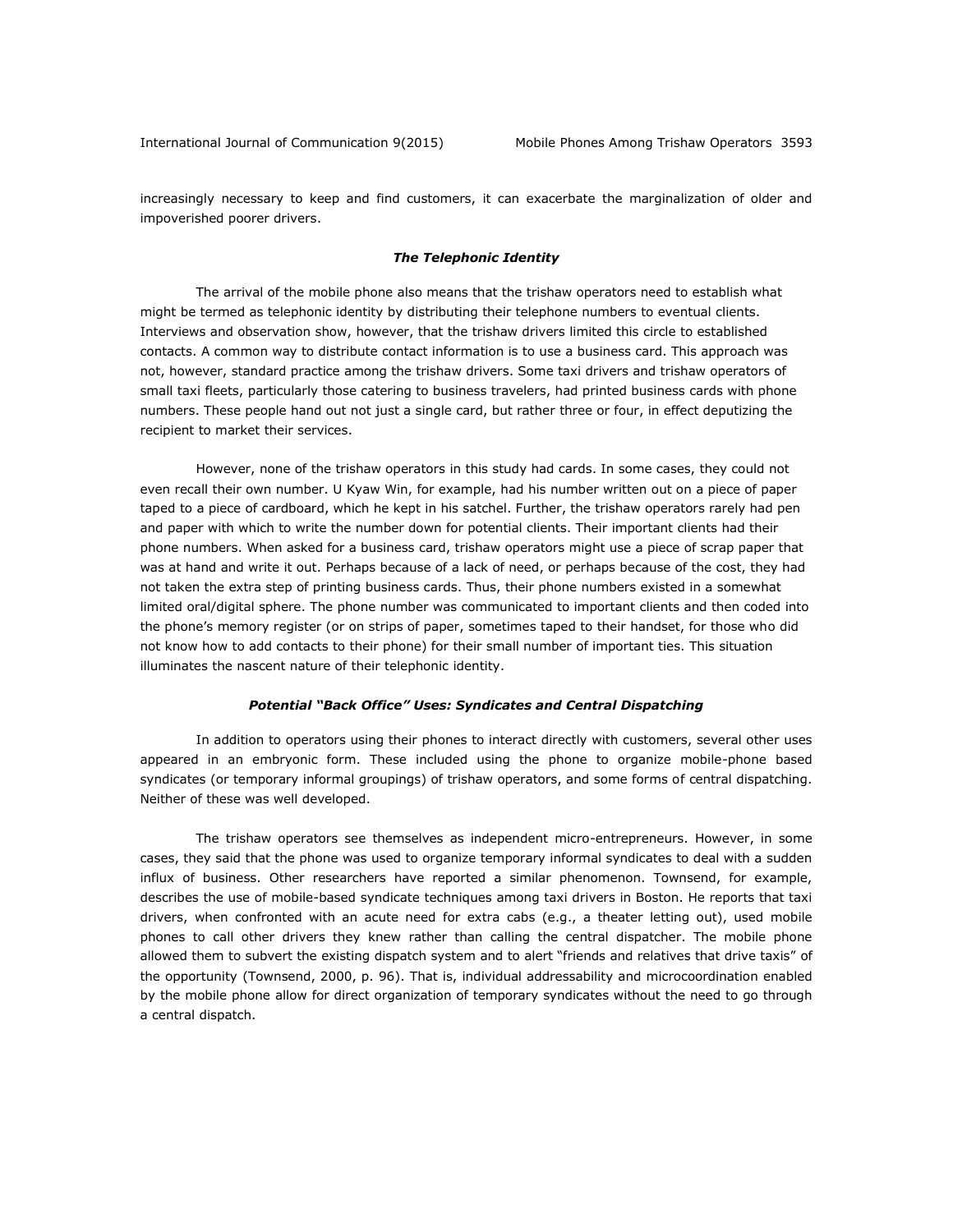In the case of the Boston taxi drivers, the mobile phone gave them the chance to distribute extra fares within the group of trusted co-workers and at the exclusion of those who were not close ties. In Myanmar, there is no central dispatching for trishaw operators. There was, however, a conceptualization of loose mobile-based syndicates. For example, one motor bike driver had allied himself with two other drivers he would call if he came across a situation where there was the need for more drivers. This group of motor bike drivers was thinking beyond the normal independent approach to operating a motor bike taxi service and re-conceptualizing how they might approach the work, now that they had access to mobile telephones. In some cases, the trishaw operators used the phone for the same purpose. Specifically, one informant in Yangon said that he and his colleagues had been asked to help with a house move for a client. The job was too big for one trishaw operator, so more operators were enlisted. He noted that all the trishaw operators at that stand had the contact numbers of the others on their phones to facilitate this type of interaction.

Another use of the mobile phone is the facilitation of a central dispatch function. As noted above, it is common for cab drivers to distribute jobs in this way, sometimes even using GPS functionality (Liao, 2003). More recently, there are mobile based applications, such as Uber and Lyft, that take on many of the functions of a central dispatching system (Cici, Markopoulou, Frías-Martínez, & Laoutaris, 2013). At the time we conducted the study, there was no central dispatching function for trishaws in any of the locations. That said, some of the functionality of a dispatcher is seen in the approach taken by one driver, U Ko Ko. He did not have a mobile phone, but his wife did, and she functioned as a dispatcher for him. Clients would call her to order rides, and he would go home several times a day to get his new assignments. While she was not a dedicated central dispatcher, she carried out some of the same functions. Eventually, customers were able to call a number and get a message to the trishaw operator. As this was a cumbersome approach, were he to get a phone, it would certainly facilitate the system.

#### **Discussion and Conclusion**

Comparing the situation of entrepreneurial U Aye Kyaw to that of the elderly U Khaing illuminates contrasting understandings of the mobile phone. It also serves as a lens with which to examine the effect of mobile communication on trishaw operators as micro-entrepreneurs in Myanmar. U Aye Kyaw is the operator from Kyaikto who displayed a certain mobile dependency. He said that, if his phone broke down, he would immediately purchase a replacement with a cheap feature phone so that his important client could reach him. That is, he understood the potential of individual addressability (Ling, 2008; Ling & Donner, 2009) and the microcoordination (Ling & Yttri, 2002) afforded by the phone. He also understood its geographical limitations and the de facto tethering. He was exploring both the potentials and the limitations of mobile communication. He was working out how he could mold the mobile phone to his needs as a trishaw operator. At the same time, he was increasingly aware of the limitations of the technology. By embracing the mobile phone, he had tied himself to a type of patron-client relationship that may be a step back from the notion of an independent actor. This ties into discussions of the mobile phone as it is a device that facilitates independence, but also ties us to our social sphere (Campbell, 2014). The phone was becoming a necessary tool to facilitate the connection with the shopkeeper, and it produced a balanced flow of income. That said, he had become enmeshed or perhaps vulnerable to the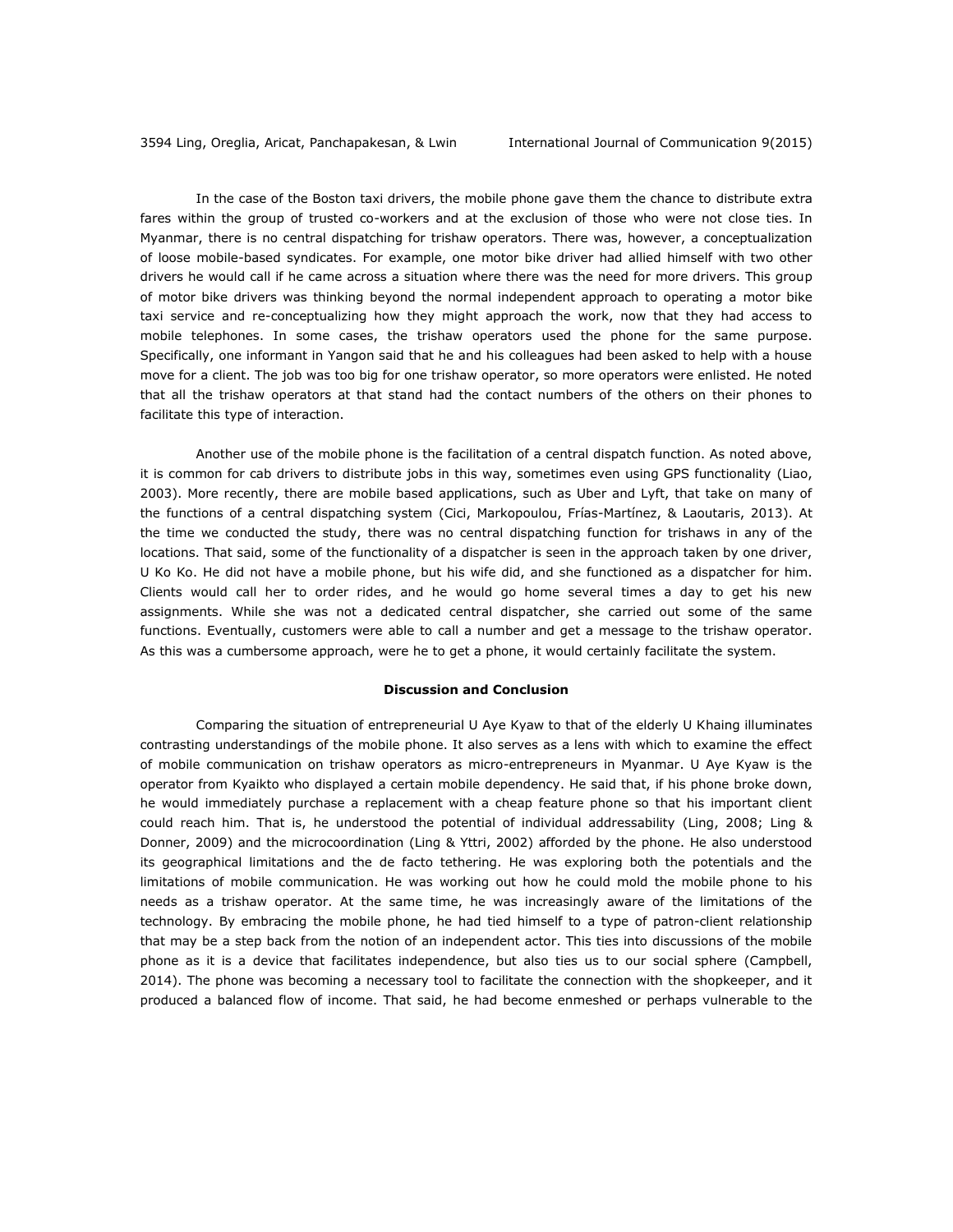digital world. The phone has thus become a source of wellbeing while, at the same time, being a locus for the trust/power-based interaction with his main client.

The situation of U Khaing in Bago—just as that of the trishaw operators around Thandwe—is different. He operates in a web of traditional, face-to-face, local ties, without the need for mediated interaction. He rides and looks for fares in a well-trodden (or pedaled) radius that he has known for decades. The tools of his trade are a bicycle and a street corner near the market. There is enough passing trade to keep him going, albeit at a limited level. Developing an entrepreneurial, mobile-based relationship with important clients seems to be beyond him, and indeed his income does not allow him to save enough money to buy a phone.

In a broader sense, change is being forced upon both U Khaing and U Aye Kyaw. The latter is pursuing the opportunity provided by the mobile phone and, at the same time, has come to understand some of its problematic dimensions. U Khaing is seeing the distributive nature of the queuing system undermined by mobiles, and his ability to secure stable clients (to some degree) diminished. All of this touches on a broader theme—namely, the ability of people to grasp what we call the digital imagination (Oreglia & Ling, 2015). While this concept has been used to describe other issues (Dave, 2000; Treadaway, 2004), we use it to encompass the technical, personal, and social skills necessary to use the potentials and the dangers of digital devices, including the evolving expectations, fears, folk beliefs, and local knowledge about these devices. The trishaw operators are in the throes of developing this capacity, regardless of whether they are adopters or rejecters. Some are working out the skills necessary to use the mobile phone. They are marshaling their economic wherewithal in order to purchase and use a device. They are drawing on intermediaries, or what Bakardjieva and Smith (2001) call "warm experts" to facilitate and support their use. The advice they get may be well-founded information, but it may also be less reliable, second-hand, unfounded notions gathered through casual discussion. In other cases, they are seeing the structure of their work changed by others' adoption of the mobile phone. In some cases, they strive to join the group of users. In other cases, they seek out the remaining niches that are available to non-users.

The fate of trishaw operators and their use of the phone is in transition. The technology is working its way into the functioning of the trishaw business. Most trishaw operators will likely adopt mobile phones, which will become a part of their way of doing business and, as suggested by Donner and Escobari (2010), will contribute to their economic welfare, just as it will provide them with access to entertainment and social interaction.

However, some of the trishaw operators, especially the ones hindered by age, poor health, or lack of interest, will probably not become mobile users. In the short term, these non-adopters hold a position in the transport ecosystem, even without mobiles. They may have a set of stable customers, they know the local geography, they know the temporal ebb and flow of the area where they operate, and they know when and where to get fares. Thus, they can continue to exist at the margins of the economy. If they are complacent about the changing situation and the shifting technical context, however, they may become ever more marginalized, especially as mobile phones become more common among their clients. The cruelty of poverty and the weight of aging mean that some trishaw operators are unable or unwilling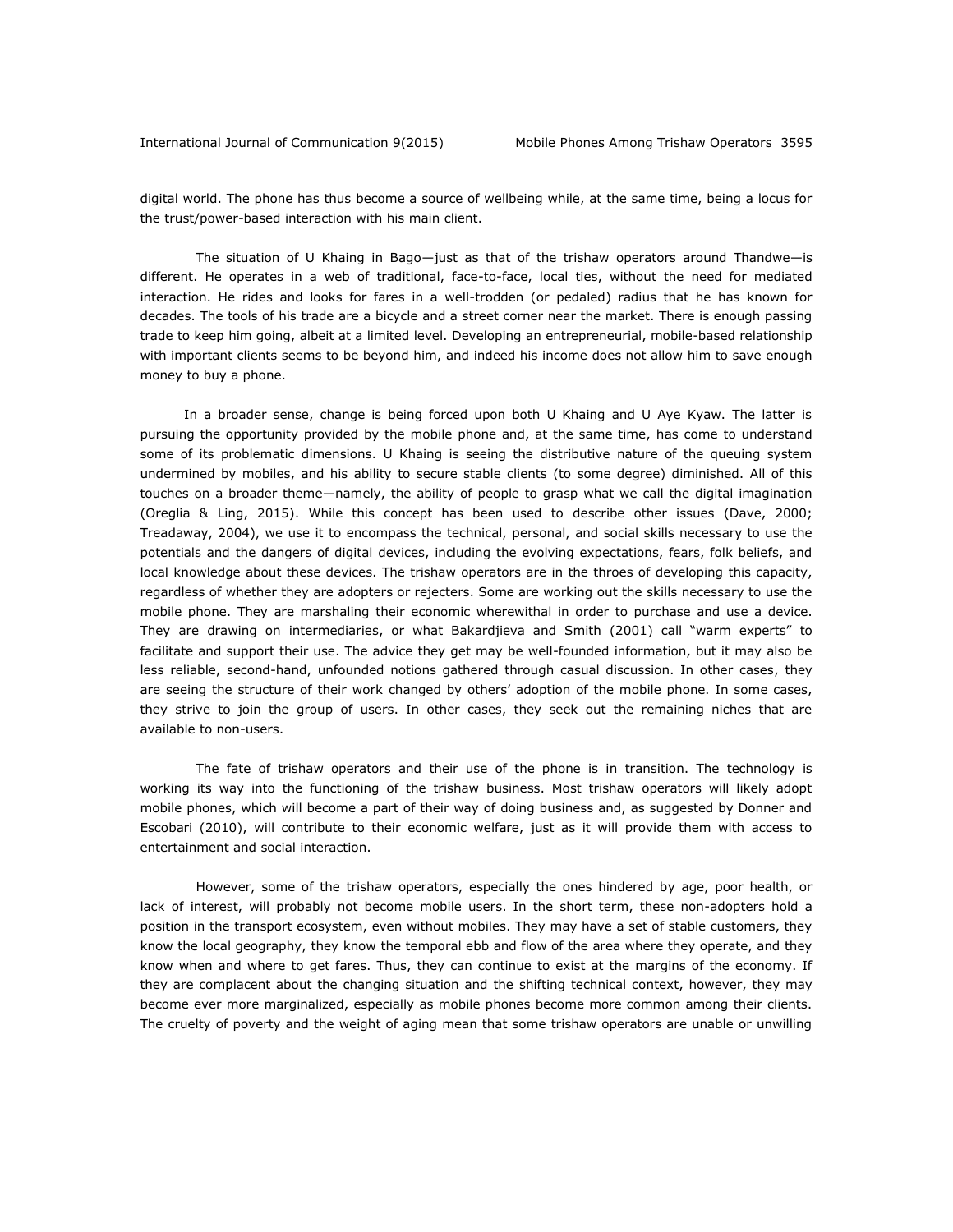to adopt new technologies. For others, the device will become an increasingly central part of their daily work life, and will streamline their connections to important clients and facilitate their social interaction. Trishaw operators will continue to provide transportation in Myanmar. The mobile phone is, however, changing the way they carry out their job.

## **References**

- Avogbe, P. H., Ayi-Fanou, L., Cachon, B., Chabi, N., Debende, A., Dewaele, D., et al. (2011). Hematological changes among Beninese motor-bike taxi drivers exposed to benzene by urban air pollution. *African Journal of Environmental Science and Technology*, *5*(7), 464–472.
- Bakardjieva, M., & Smith, R. (2001). The Internet in everyday life: Computer networking from the standpoint of the domestic user. *New Media & Society*, *3*(1), 67–83. doi:10.1177/1461444801003001005
- Beck, M., & Immers, L. H. (1994). Bicycle ownership and use in Amsterdam. *Transportation Research Record* (1441), 141–146.
- Begum, S., & Sen, B. (2005). Pulling rickshaws in the city of Dhaka: A way out of poverty? *Environment and Urbanization*, *17*(2), 11–25.
- Bowen, G. A. (2008). Naturalistic inquiry and the saturation concept: A research note. *Qualitative Research*, *8*(1), 137–152. doi:10.1177/1468794107085301
- Campbell, S. W. (2014). Mobile communication and network privatism: A literature review of the implications for diverse, weak, and new ties. *Review of Communication Research*, *3*. Retrieved from [http://www.researchgate.net/profile/Scott\\_Campbell8/publication/267270569\\_Mobile\\_](http://www.researchgate.net/profile/Scott_Campbell8/publication/267270569_Mobile_%0bcommunication_and_network_privatism_A_literature_review_of_the_implications_for_diverse_weak_and_new_ties/links/54b018210cf220c63ccddce3.pdf) [communication\\_and\\_network\\_privatism\\_A\\_literature\\_review\\_of\\_the\\_implications\\_for\\_diverse\\_we](http://www.researchgate.net/profile/Scott_Campbell8/publication/267270569_Mobile_%0bcommunication_and_network_privatism_A_literature_review_of_the_implications_for_diverse_weak_and_new_ties/links/54b018210cf220c63ccddce3.pdf) ak and new ties/links/54b018210cf220c63ccddce3.pdf
- Cervero, R. B. (2013). Linking urban transport and land use in developing countries. *Journal of Transport and Land Use*, *6*(1), 7–24.
- Cici, B., Markopoulou, A., Frías-Martínez, E., & Laoutaris, N. (2013). Assessing the potential of ridesharing using mobile and social data. *arXiv Preprint arXiv:1305.3876*. Retrieved from <http://arxiv.org/abs/1305.3876>
- Collins, D., Morduch, J., Rutherford, S., & Ruthven, O. (2009). *Portfolios of the poor: How the world's poor live on \$2 a day*. Princeton, NJ: Princeton University Press.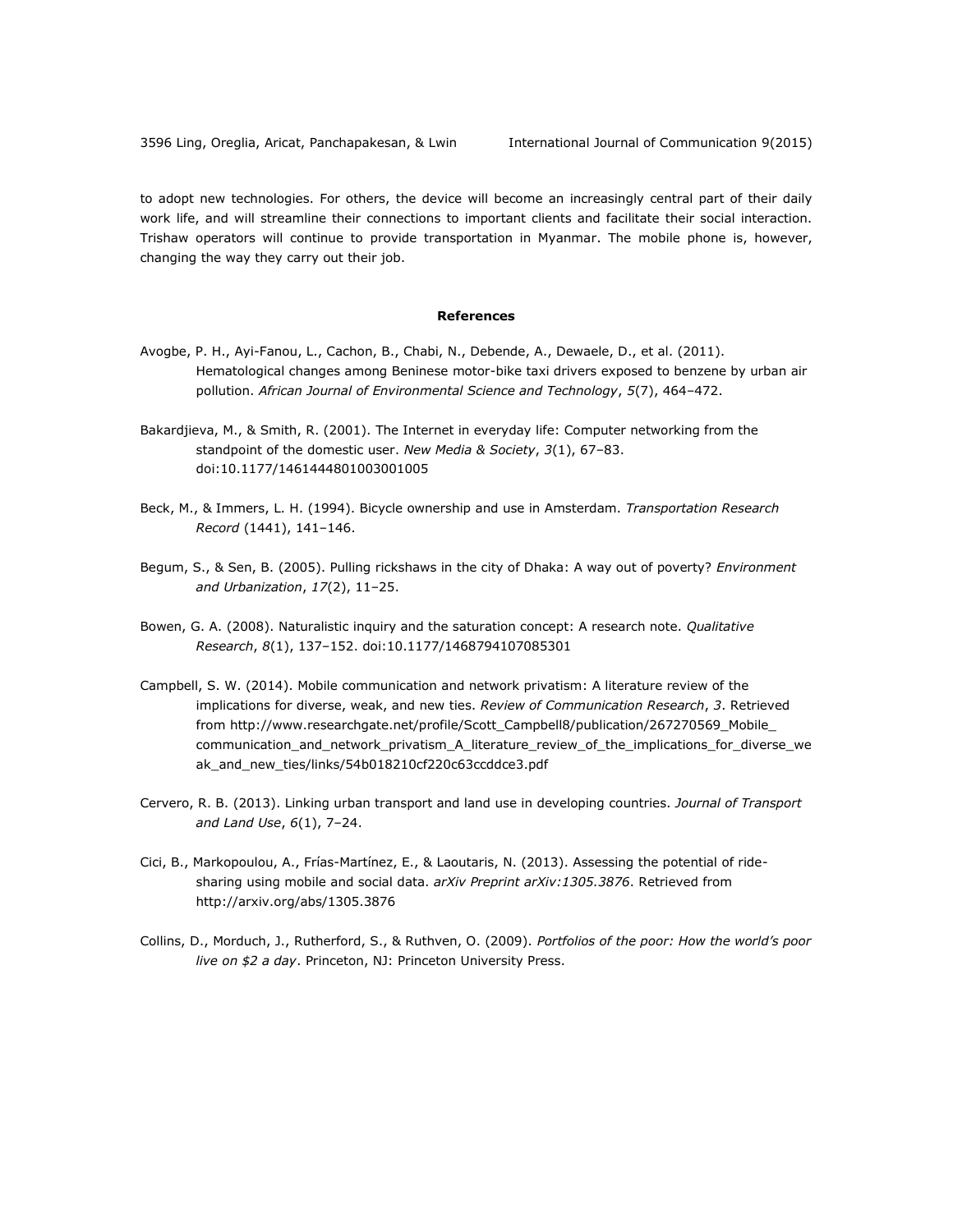- Dave, B. (2000). Architecture of digital imagination. In *Proceedings of the Fifth Conference on Computer-Aided Architectural Design Research in Asia* (pp. 297–306) Singapore: CAADRIA*.* Retrieved from <http://cumincad.architexturez.net/doc/oai-cumincadworks.id-0cb1>
- Djane, K. A., & Ling, R. (2015). The use of mobile communication in the marketing of foodstuffs in Côte d'Ivoire. In A. Chib, J. May, & R. Barrantes (Eds.), *Impact of information society research in the Global South* (pp. 225–243). Heidelberg, Germany: Springer.
- Donner, J., & Escobari, M. X. (2010). A review of evidence on mobile use by micro and small enterprises in developing countries. *Journal of International Development*, *22*(5), 641–658.
- Economist. (2015, January 24). Mobile mania. *The Economist*. Retrieved from [http://www.economist.com/news/business/21640355-one-last-great-unphoned-territories-opens](http://www.economist.com/news/business/21640355-one-last-great-unphoned-territories-opens-up-mobile-mania)[up-mobile-mania](http://www.economist.com/news/business/21640355-one-last-great-unphoned-territories-opens-up-mobile-mania)
- Edgerton, D. (2008). *The shock of the old: Technology and global history since 1900*. London, UK: Profile Books.
- Ellis, F. (1999). *Rural livelihood diversity in developing countries: Evidence and policy implications*. London, UK: Overseas Development Institute. Retrieved from <http://dlc.dlib.indiana.edu/dlc/handle/10535/4486>
- Fincham, B. (2007). "Generally speaking people are in it for the cycling and the beer": Bicycle couriers, subculture and enjoyment. *The Sociological Review*, *55*(2), 189–202. doi:10.1111/j.1467- 954X.2007.00701.x
- Flink, J. J. (2001). *The automobile age*. Cambridge, MA: MIT Press.
- Forbes, D. (1981). Petty commodity production and underdevelopment: The case of pedlars and trishaw riders in Ujung Pandang, Indonesia. *Progress in Planning*, *16*(2), 103–178. doi:10.1016/0305- 9006(81)90006-4
- Gallagher, R. (1992). *The rickshaws of Bangladesh*. Dhaka, Bangladesh: University Press. Retrieved from <http://trid.trb.org/view.aspx?id=532661>
- Galucci, M., & Scanlon, J. (2014). *Afford two, eat one: Financial inclusion in rural Myanmar*. Irvine, CA: University of California, Irvine Institute for Money, Technology and Financial Inclusion. Retrieved from [http://www.imtfi.uci.edu/files/docs/2014/affordtwoeatone](http://www.imtfi.uci.edu/files/docs/2014/affordtwoeatone-financialinclusioninruralmyanmar.pdf)[financialinclusioninruralmyanmar.pdf](http://www.imtfi.uci.edu/files/docs/2014/affordtwoeatone-financialinclusioninruralmyanmar.pdf)
- Goggin, G. (2012). Driving the Internet: Mobile Internets, cars, and the social. *Future Internet*, *4*(1), 306– 321. doi:10.3390/fi4010306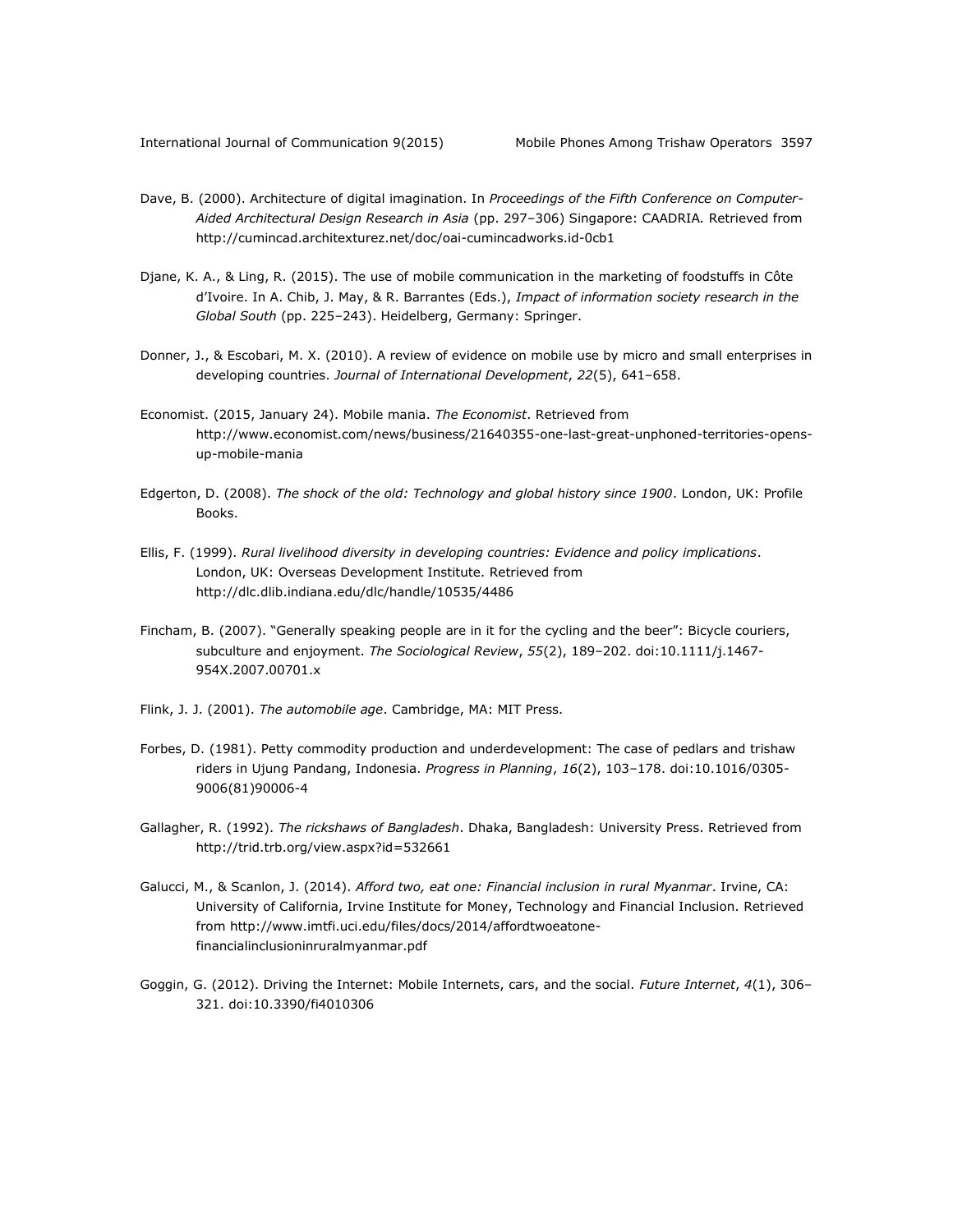- Gössling, S. (2013). Urban transport transitions: Copenhagen, city of cyclists. *Journal of Transport Geography*, *33*, 196–206. doi:10.1016/j.jtrangeo.2013.10.013
- Haworth, N. (2012). Powered two wheelers in a changing world Challenges and opportunities. *Accident Analysis & Prevention*, *44*(1), 12–18. doi:10.1016/j.aap.2010.10.031
- Horst, H. A., & Miller, D. (2006). *The cell phone: An anthropology of communication*. Oxford, UK: Berg.
- ITU. (2013). Mobile cellular, subscribers per 100 people. Retrieved from [http://www.itu.int/ITU-](http://www.itu.int/ITU-D/ict/statistics/)[D/ict/statistics/](http://www.itu.int/ITU-D/ict/statistics/)
- Jagun, A., Heeks, R., & Whalley, J. (2008). The impact of mobile telephony on developing country microenterprise: A Nigerian case study. *Information Technologies and International Development*, *4*(4), 47–65.
- Jaiswal, A., Nigam, V., Jain, V., Kapoor, S., & Dhaon, B. K. (2006). Bicycle and cycle rickshaw injury in suburban India. *Injury*, *37*(5), 423–427.
- Jensen, R. (2007). The digital provide: Information (technology), market performance and welfare in the South Indian fisheries sector. *The Quarterly Journal of Economics*, *122*(3), 879–924.
- Koh, Q. R. (Vincent), & Han, J. (n.d.). Trishaws. *Singapore Infopedia*. Retrieved from [http://eresources.nlb.gov.sg/infopedia/articles/SIP\\_932\\_2005-01-24.html](http://eresources.nlb.gov.sg/infopedia/articles/SIP_932_2005-01-24.html)
- Liao, Z. (2003). Real-time taxi dispatching using global positioning systems. *Communications of the ACM*, *46*(5), 81–83. doi:10.1145/769800.769806
- Ling, R. (2008). *New tech, new ties: How mobile communication is reshaping social cohesion*. Cambridge, MA: MIT Press.
- Ling, R. (2012). *Taken for grantedness: The embedding of mobile communication into society*. Cambridge, MA: MIT Press.
- Ling, R., & Donner, J. (2009). *Mobile communication*. London, UK: Polity.
- Ling, R., & Yttri, B. (2002). Hyper-coordination via mobile phones in Norway. In J. E. Katz & M. Aakhus (Eds.), *Perpetual contact: Mobile communication, private talk, public performance* (pp. 139–169). Cambridge, UK: Cambridge University Press.
- Mohan, D. (2002). Traffic safety and health in Indian cities. *Journal of Transport and Infrastructure*, *9*(1), 79–94.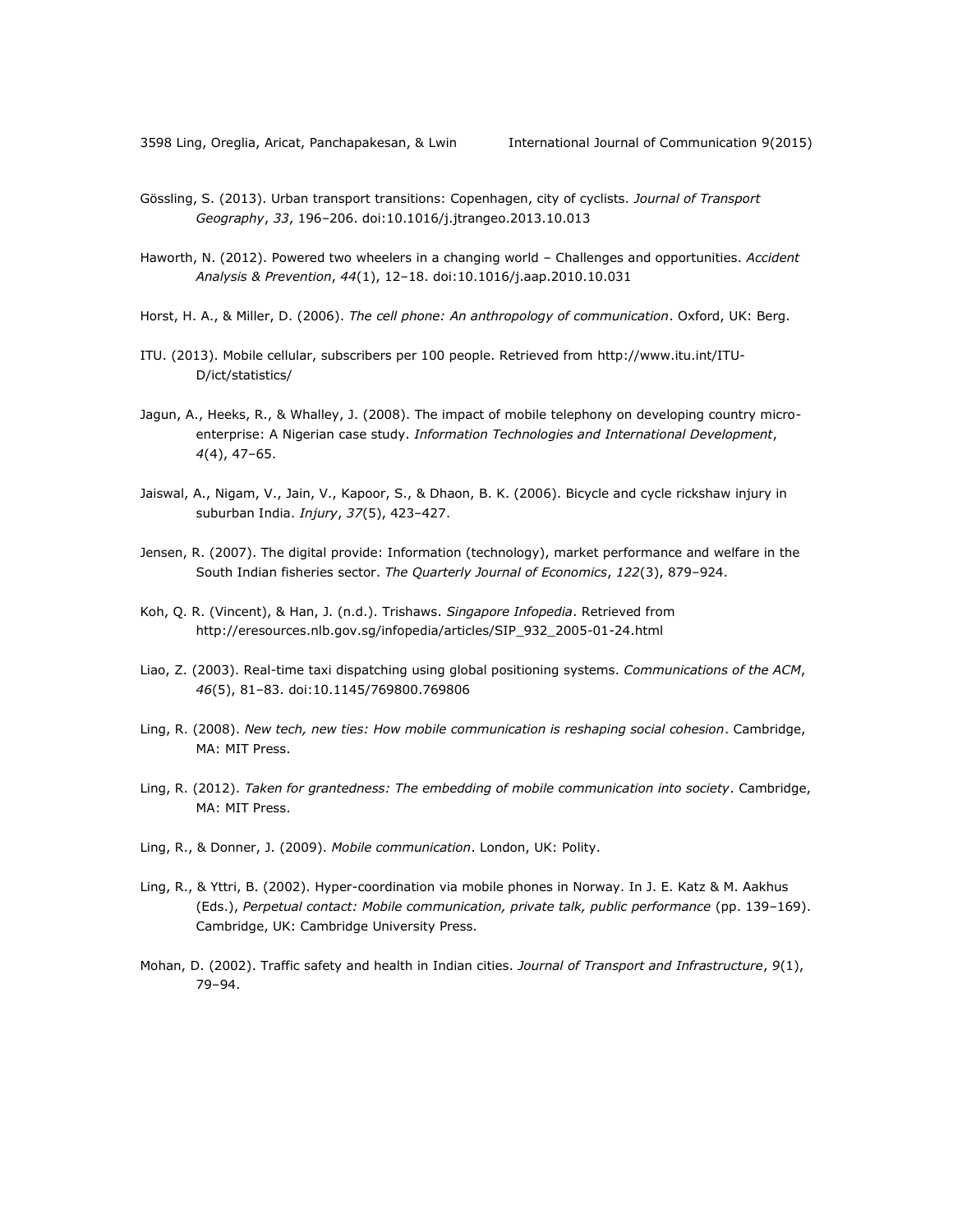- Mohan, D., Kajzer, J., Bawa-Bhalla, K. S., & Chawla, A. (1997). Impact modelling studies for a three wheeled scooter taxi. *Accident Analysis & Prevention*, *29*(2), 161–170.
- Molony, T. (2008). The role of mobile phones in Tanzania's informal construction sector: The case of Dar es Salaam. *Urban Forum, 19*(2), 175–186.
- Open Signal. (2015, January). The global prevalence of dual-SIM Android devices. Retrieved from <http://opensignal.com/reports/2015/01/android-devices-dual-sim/>
- Oreglia, E., & Ling, R. (2015, April 25–26). Facebook monk and smartphone spirit: The digital imagination in Myanmar. Paper presented at the *Understanding Global Digital Cultures Conference*, Hong Kong.
- Overå, R. (2006). Networks, distance, and trust: Telecommunications development and changing trading practices in Ghana. *World Development*, *34*(7), 1301–1315.
- Petulla, S. (2015). This SIM card used to cost \$3,000. Democracy may bring it down to zero. Retrieved from [http://qz.com/62523/this-sim-card-used-to-cost-3000-democracy-may-bring-it-down-to](http://qz.com/62523/this-sim-card-used-to-cost-3000-democracy-may-bring-it-down-to-zero/)[zero/](http://qz.com/62523/this-sim-card-used-to-cost-3000-democracy-may-bring-it-down-to-zero/)
- Ravallion, M., Chen, S., & Sangraula, P. (2009). Dollar a day revisited. *The World Bank Economic Review*, *23*(2), 163–184.
- Sheller, M., & Urry, J. (2006). The new mobilities paradigm. *Environment and Planning*, *38*(2), 207–226.
- Shin, A. (2013, April 22). Trishaw drivers quit en masse. *Myanmar Times*. Yangon. Retrieved from [http://www.mmtimes.com/index.php/national-news/yangon/6452-trishaw-drivers-give-up-jobs](http://www.mmtimes.com/index.php/national-news/yangon/6452-trishaw-drivers-give-up-jobs-as-mayor-refuses-more-licences.html)[as-mayor-refuses-more-licences.html](http://www.mmtimes.com/index.php/national-news/yangon/6452-trishaw-drivers-give-up-jobs-as-mayor-refuses-more-licences.html)
- Spradley, J. P. (1979). *The ethnographic interview*. New York, NY: Holt, Rinehart and Winston.
- Tacchi, J., Watkins, J., & Keerthirathne, K. (2009). Participatory content creation: Voice, communication, and development. *Development in Practice*, *19*(4-5), 573–584.
- Townsend, A. M. (2000). Life in the real-time city: Mobile telephones and urban metabolism. *Journal of Urban Technology*, *7*(2), 85–104.
- Treadaway, C. (2004). Digital imagination: The impact of digital imaging on printed textiles. *Textile: The Journal of Cloth and Culture*, *2*(3), 256–273.
- Troshynski, E., Lee, C., & Dourish, P. (2008). Accountabilities of presence: Reframing location-based systems. In *Proceedings of the SIGCHI Conference on Human Factors in Computing Systems* (pp. 487–496). New York, NY: ACM. Retrieved from<http://dl.acm.org/citation.cfm?id=1357133>